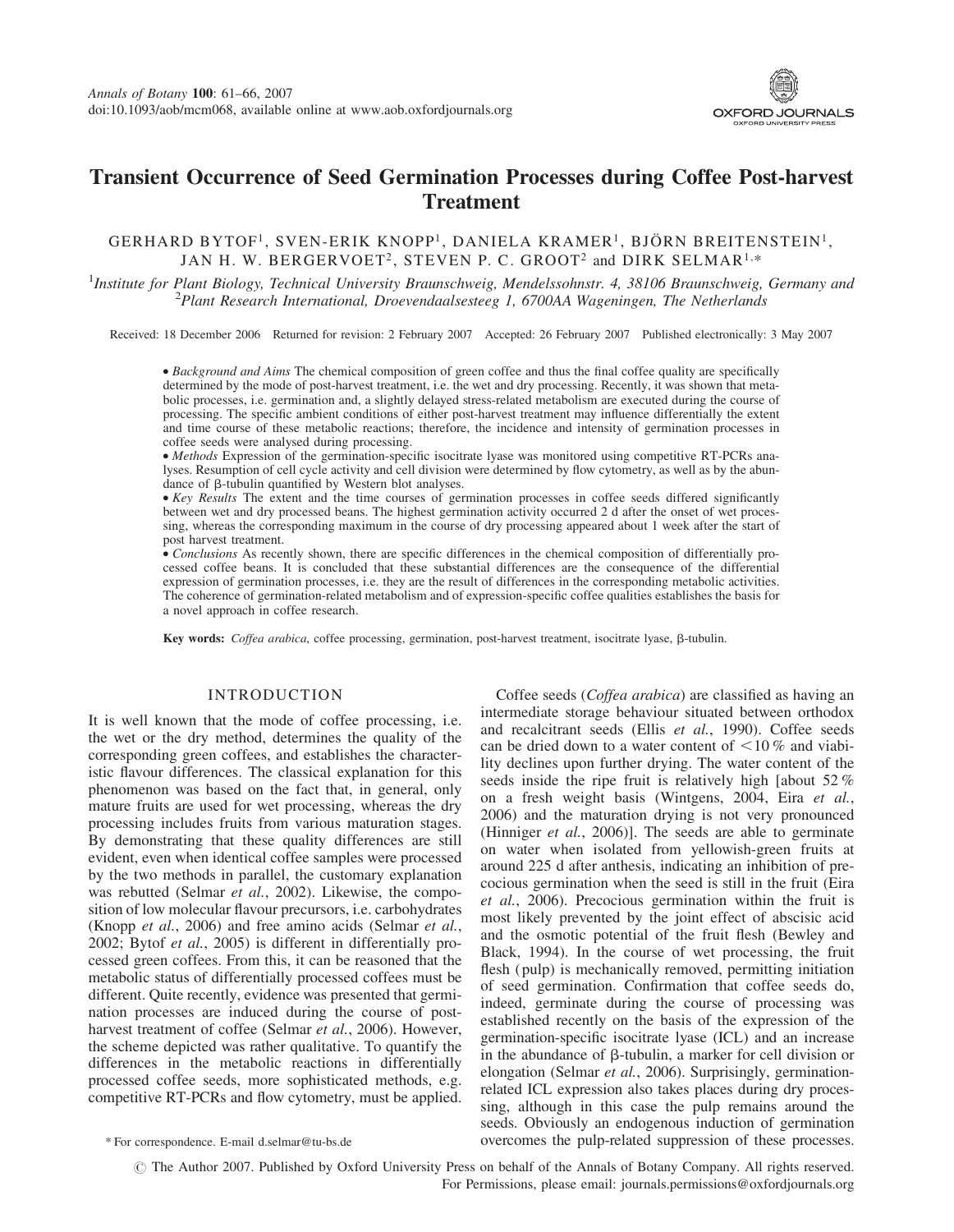However, the extent and progression of germination should be different in coffees processed by these two methods. Based on competitive RT-PCR and flow cytometry analyses, the related metabolic processes in differentially processed green coffees could reliably be quantified for the first time. This paper unveils a clear picture of the different extent and time course of germination and suggests Coffea arabica as a promising object for the examination of the transition from embryogenesis to germination in a non-orthodox seed.

## MATERIALS AND METHODS

## Experimental processing

The experimental processings were performed using coffee cherries (Coffea arabica L., 'Acaia´') that had been shipped from Brazil by air to the laboratory of the Institute for Plant Biology, TU Braunschweig. For this, mature and sound coffee fruits were transferred directly after harvesting into Styrofoam boxes equipped with some ordinary ice bags. This procedure did not affect viability or germination capacity. The fruits arrived not later than 36 h after harvest and were used for the laboratory processing experiments. Identical material was used for both dry and wet processing. The procedures applied corresponded to the conditions in processing factories in the green coffeeproducing countries.

For determination of the initial status  $(0 -$ unprocessed seeds), coffee seeds were shock frozen in liquid nitrogen promptly after detaching the fruits in the greenhouse. In all cases, prior to processing, the fruits had been manually sorted very carefully.

## Wet processing

For wet processing, the fruits were manually de-pulped and the mucilaginous parchment beans were transferred into 5-L Erlenmeyer flasks adding an excess of fresh water. The coffee was fermented under the ambient conditions of the laboratory  $(21 \degree C)$  for 36 h during which the water was changed three times. The resulting parchment coffee was dried in a laboratory drying oven at  $35-40^{\circ}$ C until the desired water content of  $12\%$  (wet basis) was achieved. The beans were then manually de-hulled.

## Dry processing

For dry processing, the mature coffee cherries were dried in a laboratory drying oven at temperatures of  $35-40$  °C until the desired water content of  $12\%$  (wet basis) was achieved. The beans were then manually de-husked.

#### Expression studies

Based on known ICL sequences of various plants, redundant primers were created to generate a homologous probe for the ICL of Coffea arabica. A corresponding 480-bp fragment was cloned into a bacterial vector (TOPO TA), transformed into *Escherichia coli* (Cell DH  $5\alpha$ ), amplified and used both as a probe for northern blots and for sequencing. Based on the sequence elucidated, specific ICL primers were created: ICL forward (3'-gggattgggacctgcctagaacc-5') and ICL reverse (3'-agaggaaaaggaaccatgaggttga-5'), which were used to produce a 424-bp PCR product.

## Extraction of RNA

Coffee seeds were shock frozen, ground in liquid nitrogen and 200 mg powder were extracted using 2 mL peqGold-RNA-pure solution (peqLab) according to the corresponding instruction leaflet. To remove all carbohydrates, an additional purification step with peqGold OptiPure (peqLab) was performed. Then the DNA was removed by DNase I treatment. The complete DNA degradation was checked by PCR. The quality of the RNA was verified by electrophoretic analysis.

#### RT and PCR reaction

The RT reaction was performed with 100 ng total RNA, using the RevertAid<sup>TM</sup> H Minus First Strand cDNA Synthesis kit (MBI Fermentas). Instead of oligo dT, a specific ICL RT primer (3'-ccatgaggttgacacact-5'), was used (0.25  $\mu$ L of 10  $\mu$ m). To quantify reliably the transcript concentration, an internal RNA standard was added to the RT assay. The standard was constructed as follows: the vector containing the ICL probe (424 bp) was digested by Mva1269I and NdeI resulting in a linearized vector, containing both primer annealing sites, where the corresponding ICL fragment was reduced from 424 bp to 187 bp. Into this vector, a 942-bp fragment from pBR 322, also cut by Mva1269I and NdeI, was integrated. The construct was transcripted into RNA and purified. The corresponding PCR product resulted in a 1129-bp fragment, which could be easily differentiated on the gel from the ICL PCR product (424 bp). For competitive RT-PCR assays, 1, 10, 25 and 50 pg of the internal standard were added. For each sample, two independent sets of competitive RT reactions were performed.

PCR was performed according to the standard procedure using  $1 \mu L$  of the RT incubation. To enhance the stringency, 3 % DMSO were added. The annealing temperature was  $63^{\circ}$ C with 29 cycles. For each sample, three sets of PCR reactions were performed, resulting in an overall number of six RT-PCR sets, each performed with four concentrations of internal standard. PCR products were analysed by agarose electrophoresis (1.2 %) and stained with ethidium bromide. Quantification was performed using a Scion Image computer program.

## b-Tubulin as a marker for cell division

Embryos were extracted out of the coffee seeds using a scalpel and homogenized in Modil-buffer (pH 6.8) according to de Castro et al. (1998), containing a proteaseinhibitor cocktail (Complete Mini Protease Inhibitor, Roche<sup>®</sup>). Proteins were separated by SDS–PAGE (10 %) and blotted to a nitrocellulose membrane.  $\beta$ -Tubulin was detected using specific  $\beta$ -tubulin antibodies (TUB 2.1; Sigma). The secondary antibody was an anti-mouse IgG,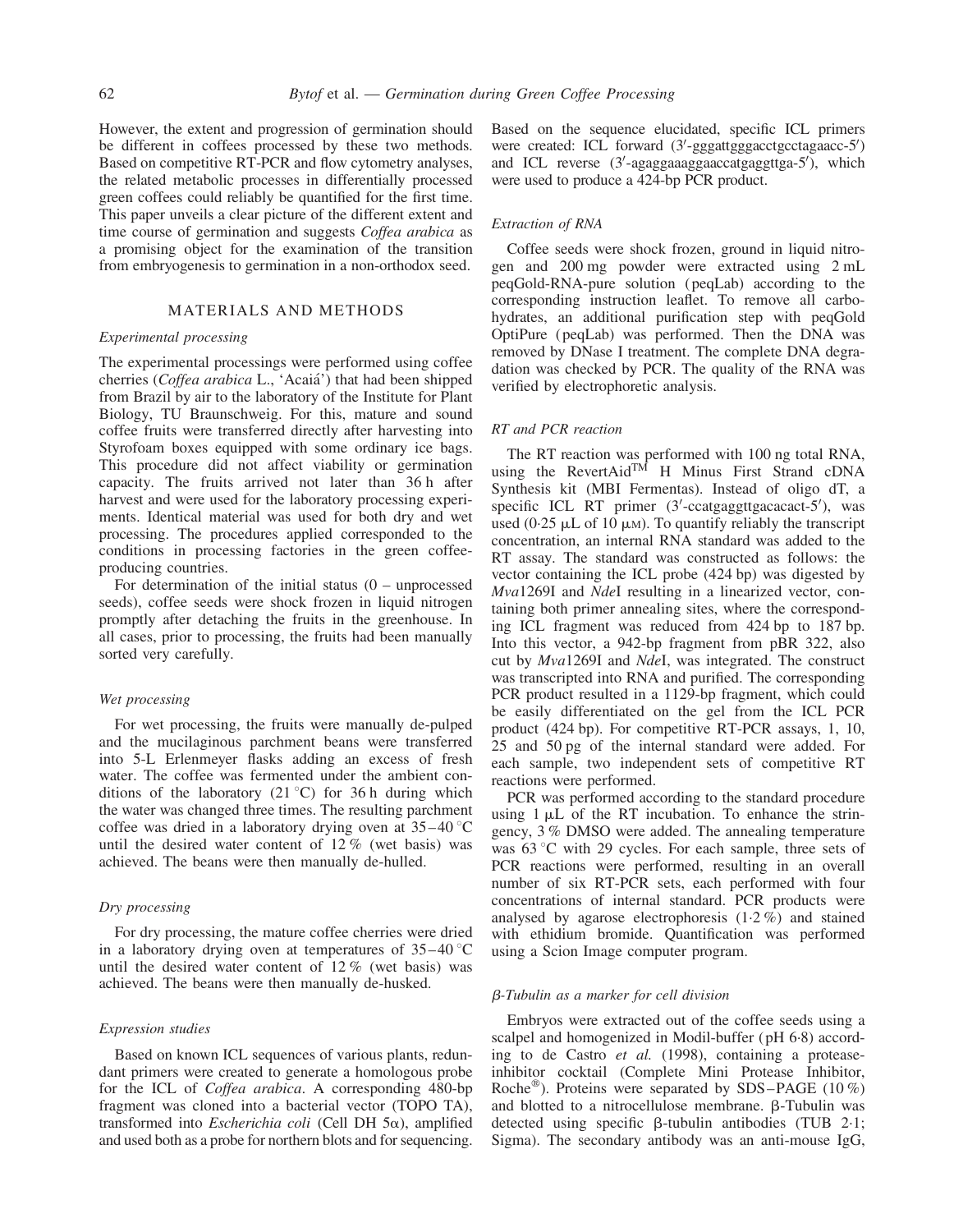conjugated with alkaline phosphatase. Detection was performed using BCIP and NBT. Quantification was performed using Scion Image computer program.

## Flow cytometry

Embryos were extracted out of the coffee seeds using a scalpel. Five embryos were transferred into  $200 \mu L$  of TBS buffer (pH 7.3) containing a protease-inhibitor cocktail (Complete Mini Protease Inhibitor<sup>®</sup>, Roche) and chopped with a razor blade. Another  $500 \mu L$  of TBS buffer, containing  $5 \mu L$  RNase, were added to the embryofragment suspension. After 10 min incubation (RT) the suspension was filtered through  $88-\mu m$  mesh nylon gaze;  $5 \mu L$ aqueous propidium iodide  $(1 \text{ mg } \text{mL}^{-1})$  were added and incubated for 20 min (RT), before being used for flow cytometric analyses. The flow cytometer was a DakoCytomation CYAN and the software used was Summit (v. 4.0) and ModFit LT (v. 3.1; Verity Software House).

#### RESULTS

The onset of germination and the quantification of its progress can be assessed in several ways; for instance, by the determination of germination specific enzymes or their corresponding transcripts, and by the analysis of cell cycle activity. As coffee seeds are rich in fats, the expression of the isocitrate lyase (ICL), the key enzyme of the glyoxylate cycle, was chosen for examination (Zhang et al., 1993; Reynolds and Smith, 1995). Moreover, ICL is regarded suitable to determine the transition from late embryogenesis to germination (Goldberg et al., 1989). However, since a reliable, monofactorial estimation of the onset of germination is quite problematic in recalcitrant and intermediate seeds, the resumption of cell cycle activity in the coffee embryo was also analysed. For this, the presence of  $\beta$ -tubulin as well as the ratio of 4C to 2C nuclei, measured by flow cytometry, was quantified

to register ongoing cell cycle activity as previously applied to germinating seeds of various plant species (de Castro et al., 1995, 1998; Hilhorst et al., 1998; Jing et al., 1999; Vázquez-Ramos and Sánchez, 2003).

The overall expression of ICL in coffee seeds during early germination was too low for reliable northern-blot evaluation (Selmar et al., 2006). Consequently, the expression of ICL was estimated by RT-PCR using homologous primers based on the sequence of the coffee ICL. For solid quantification, analyses were performed as competitive RT-PCRs using an internal standard created by insertion of an external DNA fragment, resulting in an elongated PCR product. These analyses revealed that ICL is expressed in coffee seeds during the course of wet processing as well as during dry processing. However, the corresponding time frames of expression were quite different. Whereas in the course of wet processing, maximal expression occurred only 2 d after the start of post-harvest treatment (Fig. 1A), in dry-processed coffee seeds the highest transcription level was detected about 1 week after the commencement of processing (Fig. 1B).

The resumption of cell cycle activity was monitored by flow cytometric analysis and by the estimation of  $\beta$ -tubulin formation.  $\beta$ -Tubulin, a major constituent of the cytoskeleton, was quantified on the basis of western-blot analyses of embryo protein extracts. During the course of post-harvest treatment,  $\beta$ -tubulin concentration increased significantly (Fig. 2). In wet-processed seeds, the highest b-tubulin accumulation was detected 2 d after the start of treatment (Fig. 2A), corresponding to the first day of drying of the parchment coffee. In contrast, during dry processing, the strongest signals were detected 6 d after initiation of processing, albeit at comparable maximum levels as in the wet-processed seeds.

The flow cytometric data for coffee embryos, extracted from differentially processed coffee seeds revealed a pattern similar to that elaborated from the  $\beta$ -tubulin analyses (Fig. 3A, B). Maximal 4C content was found in



FIG. 1. Expression strength of ICL in fresh and differentially processed coffee seeds. For each sample, three independent sets of RT reactions, using 100 ng RNA each, were isolated from fresh and differentially processed coffee seeds. The corresponding DNA was used in an overall number of six RT-PCR assays, each performed with four concentrations of internal standard. 'Fresh' stands for fully ripe coffee beans. In the case of wet processing, fermentation (ferment.) of depulped beans lasted about 1 day, followed by drying at 30 °C in a hot-air cabinet; consequently, wet 1 d stands for a sample taken directly out of the fermentation tank, and wet 2 d corresponds to a sample, which was dried for about 1 d after fermentation. For dry processing, the entire coffee cherries were deposited directly in the hot-air cabinet. Error bars indicate s.d.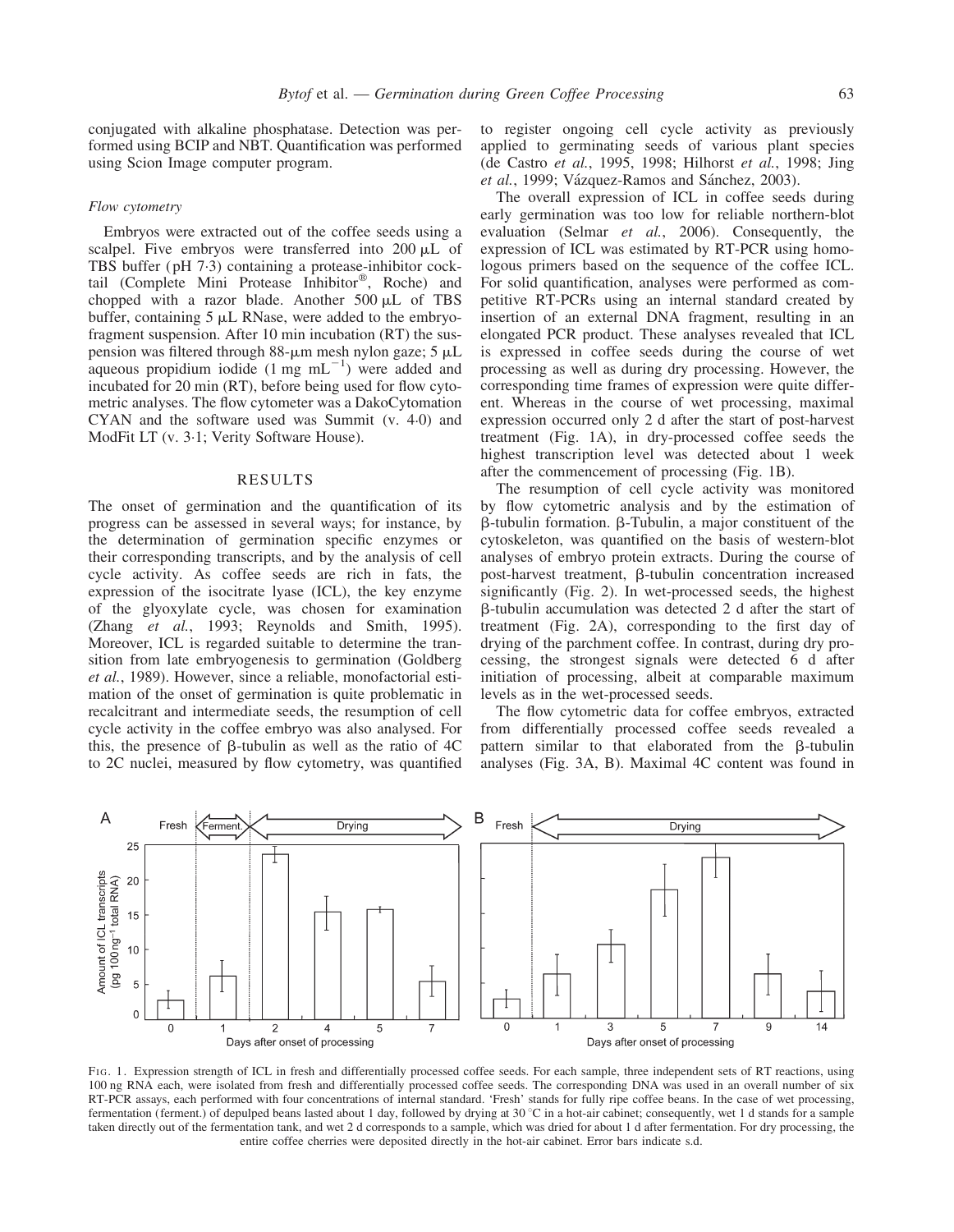

FIG. 2. Abundance of B-tubulin in embryos, isolated from fresh and differentially processed coffee seeds. For each sample, ten embryos were homogenized using 150  $\mu$ l buffer. Of this extract, 10  $\mu$ L was used for electrophoresis. After blotting and immunological detection, visualization was achieved by BCIP and NBT. For quantification, the Scion Image computer program was applied. Classification is as described in Fig. 1.

those samples that were also characterized by maximal b-tubulin content. The rate of DNA replication (increase in the frequency of 4C nuclei) was faster in embryos from wet processed beans compared with those from dry processed ones. However, the maximum frequency of 4C nuclei was altogether markedly lower in the dry-processed beans.

## DISCUSSION

The hypothesis that the differences in differentially processed coffees are a consequence of differences in the metabolic status of seeds (Selmar et al., 2002) was confirmed by the present work. In particular, the pattern and time courses of germination were specifically associated with the mode of post-harvest treatment.

## ICL

The transient increase of ICL expression during wet processing reflected the onset of germination as a consequence of the removal of the pulp. However, an increase in enzyme expression was also observed in dry processed seeds, i.e. without removal of the covering structures. In this case, the increase started later but reached about the same maximum level. Apparently detachment from the mother plant or the onset of drying is enough to trigger transcription of the ICL gene. Either the presence of potential inhibiting factor in the fruit tissue, or the relatively lower moisture level of the seeds, seem to retard ICL transcription relative to the fully imbibed seeds during wet processing.

At first sight, it was surprising that various analyses of fresh coffee seeds also revealed minor ICL signals,



FIG. 3. Changes in the relative 4C-nucleus content in embryos, isolated from fresh and differentially processed coffee seeds. In each case, the nuclei of five embryos were released in 700  $\mu$ L of TBS buffer and stained with propidium iodide. Error bars indicate s.d.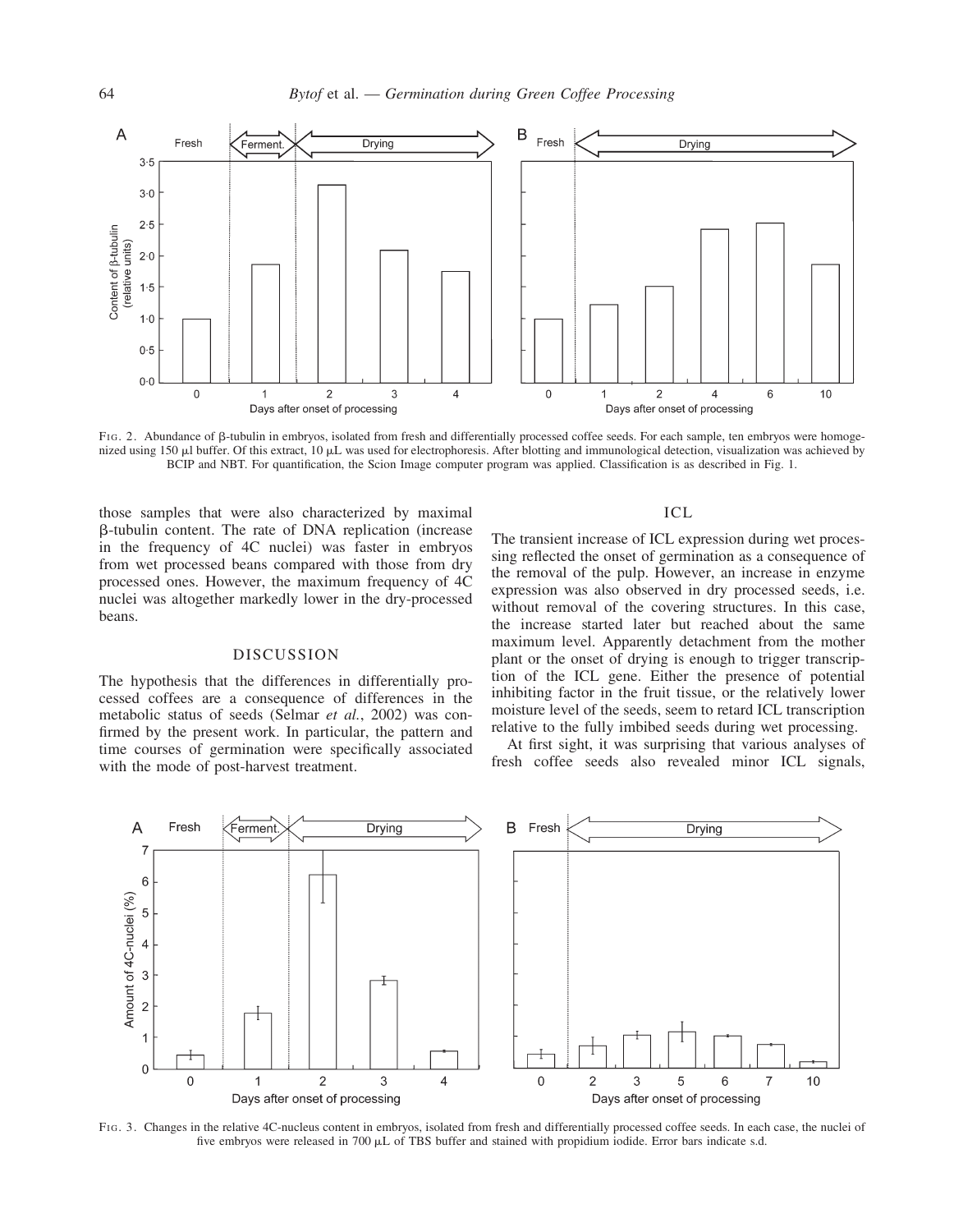although germination should not yet have been unlocked in these fruits. In this context, it should be pointed out that those samples classified as untreated, fresh fruits could not be analysed earlier than 36 h after harvest in the plantation in Brazil – i.e. the time needed for the cooled transport to the laboratory in Germany. In contrast, coffee fruits that were harvested in the greenhouse in Braunschweig could immediately be shock-frozen in liquid nitrogen. These samples did frequently exhibit negligible or not even detectable ICL signals (data not presented). This again indicates that picking of the coffee fruit is enough to initiate ICL transcription. Oxygen may play a role in this. Montavon *et al.* (2003) reported that mature beans contain relatively low amounts of oxidized phenols and apparently the fruit plus silver skin protects the seed from oxygenation. In the same article, those authors showed that aerobic incubation of milled coffee bean tissue triggers the fragmentation or digestion of the 11S seed storage protein and the release of free amino acids. Interestingly, degradation of the 11S storage protein is one of the markers for seed priming and germination, e.g. with sugar beet (Job et al., 1997).

#### Resumption of cell cycle activity

The overall pattern of the ICL expression was confirmed by the time courses of the resumption of cell cycle activity, estimated by the abundance of  $\beta$ -tubulin. However, for the flow cytometric data this was not the case. Whereas the time courses for the 4C : 2C ratio were similar to those of b-tubulin and ICL, the magnitudes were quite different. This difference in pattern compared with the equal levels of  $\beta$ -tubulin accumulation might be related to a requirement for higher seed moisture levels for initiation of DNA replication compared with the initiation of  $\beta$ -tubulin accumulation, as previously observed during priming of tomato seeds (Groot et al., 1997). The analysis of cell cycle activity showed a decline in the frequency of 4C nuclei, a phenomenon which has never been reported with for instance tomato seeds, during drying after a priming treatment. The decline can be due to the occurrence of mitosis during drying, driving  $G_2$  phase nuclei with  $4C$ DNA levels to the  $G_1$  phase with 2C DNA levels. It cannot be excluded that, after drying, 4C nuclei are more sensitive to the sample preparation causing nuclear membrane disruption and poor detection by the flow cytometer. However, in that case one would expect the flow cytometric profiles to show broader peaks for the 4C nuclei from dried embryos, which was not the case. Therefore with regard to cell cycle activity, it was most likely that drying of the seed after wet processing also induces the seed to mimic the seed maturation phase.

It is interesting to note that with both type of processing b-tubulin levels declined during further drying of the seeds. This decrease is in contrast to the situation observed in tomato seeds that are dried before finalizing the germination process in the frame of priming treatments (de Castro et al., 1995). However, it resembles the decline in  $\beta$ -tubulin activity during tomato seed maturation (de Castro and Hilhorst, 2006). While coffee seed biology is similar to

that of tomato seeds with respect to many aspects and Coffea arabica and Solanum lycopersicum  $(=\sim$ Lycopersicon esculentum) share common gene repertoires (Lin et al., 2005), the decline of  $\beta$ -tubulin observed would represent a clear difference.

It has been clearly established that coffee seeds undergo a germination-related metabolism during processing and that the extent of this metabolism strongly depends on the mode of post-harvest treatment. These findings for the first time establish a solid scientific basis to explain the occurrence of the specific differences in the chemical composition of differentially processed coffee beans and thus to provide their characteristic quality differences. This coherence to germination-related metabolism and its impact on processing-specific coffee qualities opens the door for a quite novel approach in modern coffee research.

#### ACKNOWLEDGEMENTS

This research project was supported by the FEI (Forschungskreis der Ernährungsindustrie, Bonn, Germany), the Arbeitsgemeinschaft industrieller Forschungsvereinigungen and the Ministry of Economic Affairs (project nos AIF-FV 13234 and 13588).

## LITERATURE CITED

- Bewley JD, Black M. 1994. Seeds: physiology of development and germination, 2nd edn. New York/London: Plenum Press.
- Bytof G, Knopp S-E, Schieberle P, Teutsch I, Selmar D. 2005. Influence of processing on the generation of  $\gamma$ -aminobutyric acid in green coffee beans. European Food Reseach and Technology 220:  $245 - 250$ .
- de Castro RD, Hilhorst HWM. 2006. Hormonal control of seed development in GA- and ABA-deficient tomato (Lycopersicon esculentum Mill. cv. Moneymaker) mutants. Plant Science 170: 462–470.
- de Castro RD, Zheng X, Bergervoet JHW, Ric de Vos CH, Bino RJ. 1995.  $\beta$ -Tubulin accumulation and DNA replication in imbibing tomato seeds. Plant Physiology 109: 499-504.
- de Castro RD, Hilhorst HWM, Bergervoet JHW, Groot SPC, Bino RJ. 1998. Detection of  $\beta$ -tubulin in tomato seeds: optimisation of extraction and immunodetection procedures. Phytochemistry 47: 689–694.
- Eira MTS, Amaral da Silva EA, de Castro RD, Dussert S, Walters C, Bewley JD, et al. 2006. Coffee seed physiology. Brazilian Journal of Plant Physiology 18: 149–163.
- Ellis RH, Hong TD, Roberts EH. 1990. An intermediate category of seed storage behavior? I. Coffee. Journal of Experimental Botany 41: 1167–1174.
- Goldberg RB, Barker SJ, Perez-Grau L. 1989. Regulation of gene expression during plant embryogenesis. Cell 56: 149–160.
- Groot SPC, van Pijlen JG, Bergervoet JHW, Jing HC, de Castro RD, Bino RJ. 1997. Changes in stress tolerance of tomato seeds by various hydration treatments. Abstract 'Seed biology and technology: applications and advances'. Fort Collins, USA, 13–15 August 1997, p. 56.
- Hilhorst HWM, Groot SPC, Bino RJ. 1998. The tomato seed as a model system to study seed development and germination. Acta Botanica Neerlandica 47: 169–183.
- Hinnger C, Cailleti V, Michoux F, Amor MB, Tanksley S, Lin C, et al. 2006. Isolation and characterization of cDNA encoding three dehydrins expressed during Coffea canephora (Robusta) grain development. Annals of Botany 97: 755-765.
- Jing H-C, van Lammeren AAM, de Castro RD, Bino RJ, Hilhorst HWM, Groot SPC. 1999. B-Tubulin accumulation and DNAsynthesis are sequentially resumed in embryo organs of cucumber (Cucumis sativus L.) seeds during germination. Protoplasma 208: 230–239.